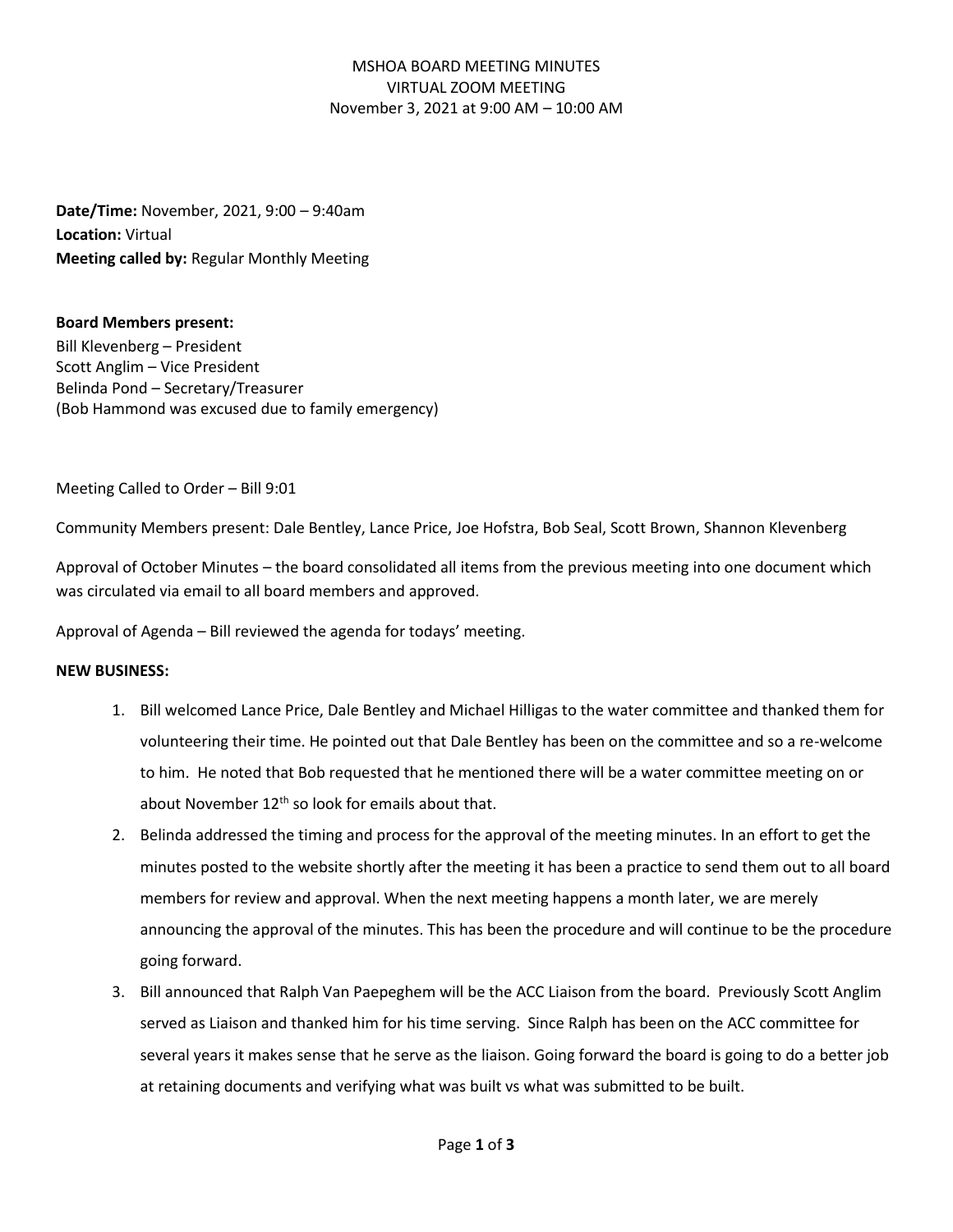# MSHOA BOARD MEETING MINUTES VIRTUAL ZOOM MEETING November 3, 2021 at 9:00 AM – 10:00 AM

**4.** Bill addressed the confusion around the notice mailed from Tim Fritzley regarding Dan Fry's old property. For the record the Tim Fritzley is referencing the property across highway not the home near the entrance of Mountain Shadows.

## **UPDATE ON CONTINUING BUSINESS:**

- 1. Belinda thanked members who responded to the request for updated contact information. She is coordinated with Cherry to ensure that these updates where necessary are in Quickbooks and a list will be sent out to the community by the end of the week.
- 2. Financial Report
	- o Bill reviewed the P&L with Operations, Road and Water as the three main categories.
	- $\circ$  Belinda noted in the water section there were overage income, and all HOA members have paid, there is one water-only customer who is generally slow to pay but we do not expect issue with collection.
	- $\circ$  Bill noted now that we have the loan account, it is important to also review the Balance Sheet and went through the numbers.
	- $\circ$  Scott Brown had a question about the total amount the road project came out to be. Bill noted on the P&L it shows the Road Assessment to be \$687,000. Scott asked since what was voted on was \$703,000, where are the extra funds going to be allocated? For example, will that stay in the road fund? Bill pointed out back on the P&L there are additional expenses under the road cost, such as \$4,556 in legal fees. Scott said yes, I see a total of \$693,101.75. Bill mentioned the additional amount will remain in the road maintenance fund.
- 3. Scott Anglim gave an update on the ACC committee. The Fergusons will be painting their house (the old Webster house) he noted that he reminded them to run color schemes thru the committee.
- 4. Bill mention that even though this is not on the agenda he wanted to note that Scott Anglim has road mix that he is willing to donate to the HOA. Bill is volunteering his dump trailer, tractor and time to spread the road mix from the mail boxes down towards the entrance.